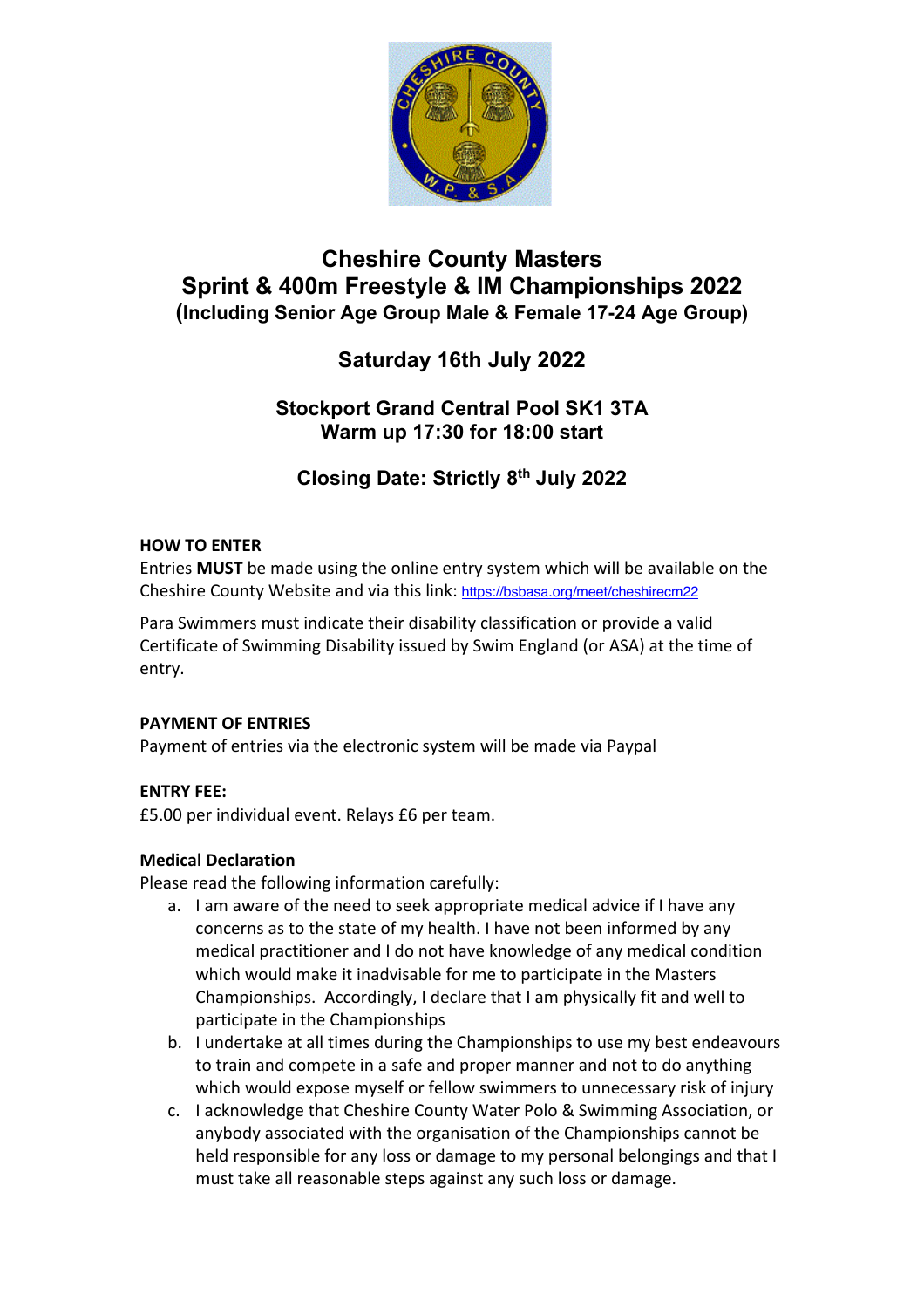d. I hereby agree to abide by the governed by the rules and regulations of the Championships as set out in the Event Conditions.

Submission of an entry will confirm that you have read and understood the above provisions and agree to abide by them.

#### **Withdrawals**

The withdrawal process relies up swimmer's co-operation and courtesy to fellow competitors. Swimmers who fail to arrive for their heat create empty lanes which, if they had been used by others, could reduce the length of sessions.

To ensure that the meet runs efficiently it is essential that those not intending to compete notify the Championship Secretary (bobbolton1960@gmail.com) up to and including Friday 15<sup>th</sup> July 2022. On the day withdrawals need to be made in person or by a swimmer's representative to the timing suite 1 hour prior to the commencement of the session. (Both individuals and relays).

#### **Event Programme**

| Ev101/102. Men's/Women's 400m Freestyle         |
|-------------------------------------------------|
| Ev103. Women's 50m Backstroke                   |
| Ev104. Men's 50m Backstroke                     |
| Ev105. Women's 50m Breaststroke                 |
| Ev106. Men's 50m Breaststroke                   |
| EV107/108. Men's/Women's 400m Individual Medley |
| Ev109. Women's 4 x 25m Individual Medley        |
| Ev110. Men's 4 x 25m Individual Medley          |
| EV111. Women's 50m Butterfly                    |
| EV112. Men's 50m Butterfly                      |
| EV113. Women's 50m Freestyle                    |
| EV114. Men's 50m Freestyle                      |
| EV115. 4 X 50m Women's Medley Team              |
| Ev116. 4 X 50m Men's Medley Team                |
| Ev117. 4 X 50m Women's Freestyle Team           |
| Ev118. 4 X 50m Men's Freestyle Team             |
| Ev119. Mixed 4 X 50m Freestyle Team             |
| Ev120. Mixed 4 X 50m Medley Team                |
|                                                 |
|                                                 |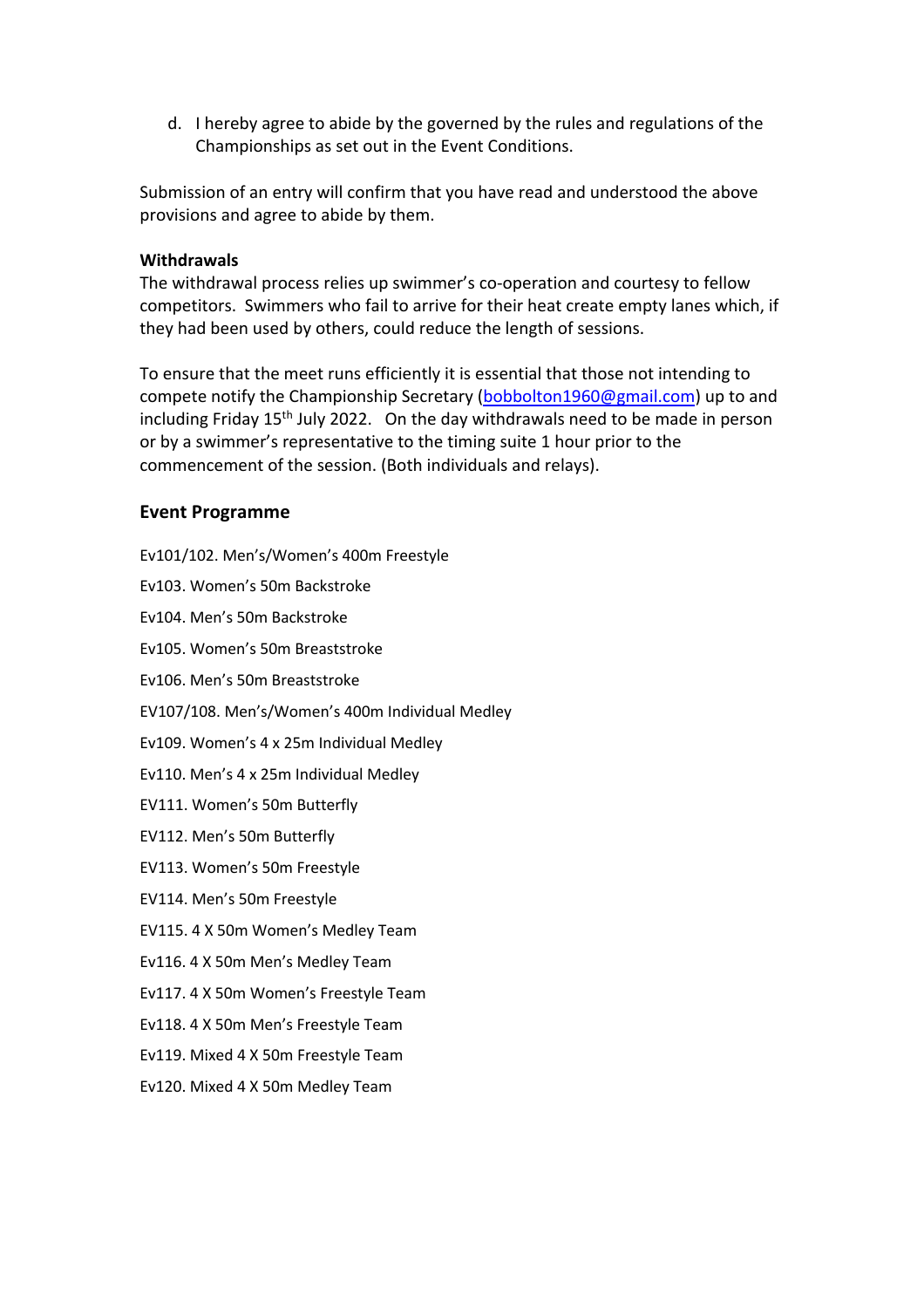#### **WARM UP**

The competition pool will be available for warm up ahead of session. Warm up is scheduled to start at 5:30pm and finish in the competition pool at 5:55pm. There will be an additional 25m pool available for warm up and cool down throughout the event from 5:30 onwards.

#### **SWIMWEAR**

Swimmers are reminded that to qualify for a British, European or World Masters record their swimwear must be compliant with FINA requirements.

#### **DRAFT PROGRAMME**

The draft programme will be posted on the Cheshire County website as soon as possible after the closing date for the competition. This will confirm session start time. Please advise of any inaccuracies or withdrawals by 5pm 15<sup>th</sup> July by email to bobbolton1960@gmail.com or by telephone to Bob Bolton 07976 432595.

#### **CONDITIONS**

- **1. General Conditions**
	- a. The Swim England Cheshire County Executive reserves full powers over all County Swimming Championships. Management and Promoters responsibilities shall be delegated to the County Swimming Committee and their nominated representative at the event.
	- b. The Event shall be held under Swim England Rules and the relevant FINA/Swim England/World Para Swimming rules
	- c. For individual and team events, competitors must be registered with Swim England as Category 2 swimmers, Scottish Swimming or Swim Wales equivalent. Overseas competitors may be accepted upon provision of their home country registration equivalent to the Swim England Category 2.
	- d. The age of competitors shall be determined as at midnight on 31 December in the year of competition. All competitors must be 17 years or over on the day of the Championships. However only swimmers 18 years and over will be eligible to compete in relay team events.
	- e. A competitor can only compete for one club in the Championships and must be a registered member of that club on the day they enter.
	- f. All participants are advised to adhere to any COVID-19 guidelines which may be in operation at the time of the competition.

#### **2. Events**

a. The individual events shall be (for both men and women)

50m Freestyle, Butterfly, Backstroke & Backstroke

100m & 400m Individual Medley & 400m Freestyle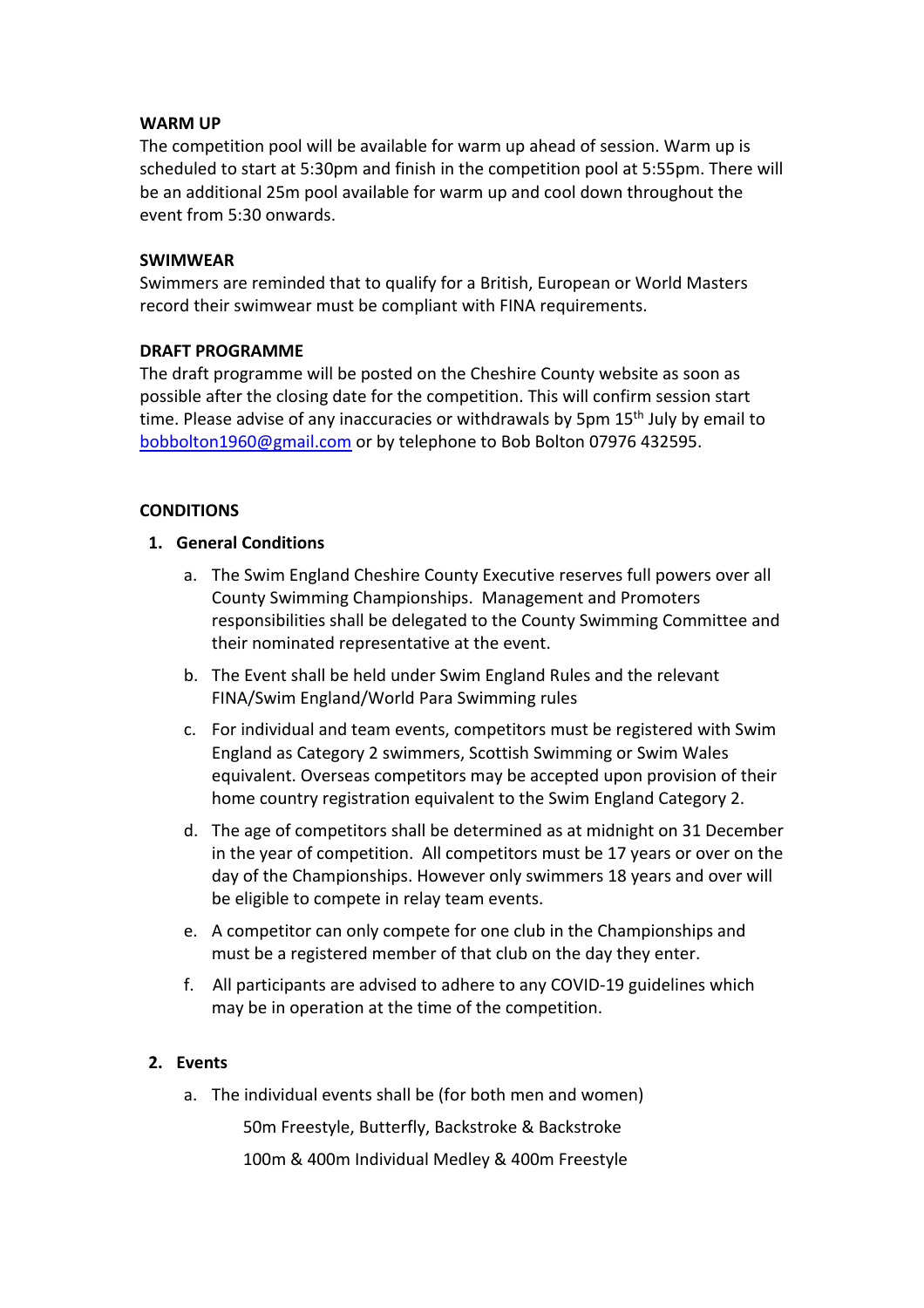- b. All events are Heat Declared Winner within each individual age classification. In each event competitors will be seeded according to their entry time and will compete against those with similar times from the various age groups taking part in the event.
- c. The age groups for individual events shall be for men and women:

| 18-24 years                             | 40-44 years | $60-64$ years | 80+ years |  |
|-----------------------------------------|-------------|---------------|-----------|--|
| $25-29$ years                           | 45-49 years | 65-69 years   |           |  |
| 30-34 years                             | 50-54 years | 70-74 years   |           |  |
| 35-39 years                             | 55-59 years | 75-79 years   |           |  |
| In five-year bands as high as necessary |             |               |           |  |

## 3. **Team Events**

a. The team events shall be:

Men's and Women's 4 x 50m Freestyle and Medley Team Relays

Mixed 4x50m Freestyle and Medley Team Relays

- b. All team events will be Heat Declared Winner within each team age group classification.
- c. The age group for Masters team events shall be:

| 100-119 years | 200-239 years | $320+$ years |
|---------------|---------------|--------------|
| 120-159 years | 240-279 years |              |
| 160-199 years | 280-319 years |              |

In 40-year increments as high as necessary

- d. The combined ages of the team members at midnight on 31 December in the year of competition must fall within the age band given above with the proviso that all team members must be 25 years of age or older on the 31 December in the year of competition.
- e. There shall also be team events for teams with the combined ages at midnight on 31 December in the year of competition of 72 years and above will all team members being aged 18 years or over on the day of the championships.
- f. The mixed team shall consist of two competitors of each gender (2 males & 2 females) swimming in any order.